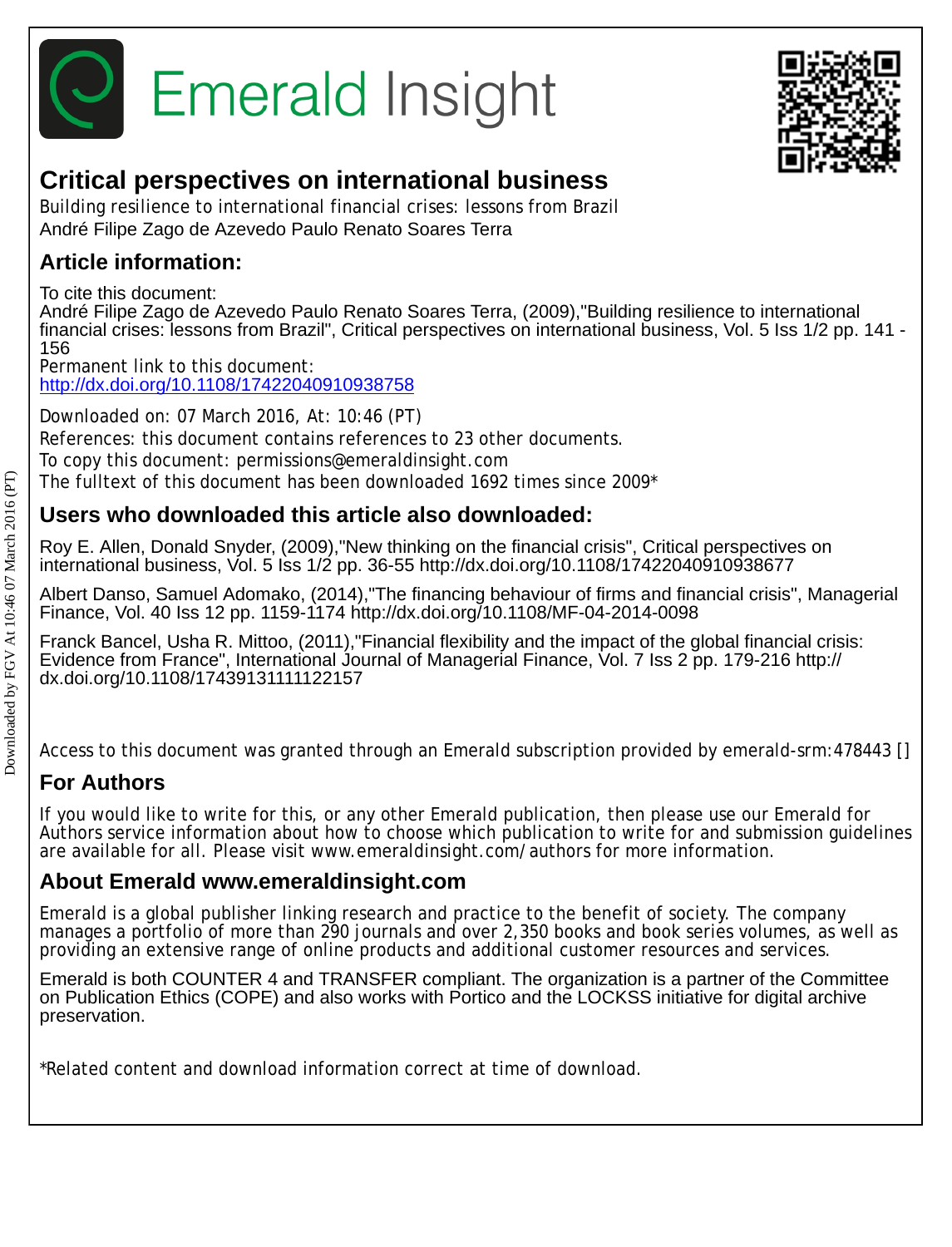

The current issue and full text archive of this journal is available at www.emeraldinsight.com/1742-2043.htm

# Building resilience to international financial crises: lessons from Brazil

André Filipe Zago de Azevedo

Universidade do Vale do Rio dos Sinos (UNISINOS), São Leopoldo, Brazil, and

Paulo Renato Soares Terra

School of Management, Universidade Federal do Rio Grande do Sul (UFRGS), Porto Alegre, Brazil

## Abstract

Purpose – This paper sets out to argue that, due to a stable set of economic policies over the past decade, today Brazil is much more resilient to international financial crises than in the 1990s.

Design/methodology/approach – The paper presents preliminary macroeconomic data in a country case study.

Findings – The paper concludes that the initial impact of the current international financial crisis on Brazil has been much less severe than similar crisis episodes in the past.

Research limitations/implications – Given that the crisis is still unfolding, the paper presents only preliminary data regarding its impact on emerging markets.

**Practical implications** – The paper suggests that emerging markets should adopt flexible exchange rate regimes and stable macroeconomic policies as a means to reduce their exposure to international shocks.

**Originality/value** – The paper makes an initial diagnosis regarding the impact of the international financial crisis on emerging markets that have adopted sensible economic policies, and is of interest to scholars, business people, and policymakers in developed and emerging countries.

Keywords International finance, Financial markets, Emerging markets, Brazil

Paper type Viewpoint

#### 1. Introduction

Some analysts point out that the current financial crisis may be the most serious since the Great Depression of the early 1930s – or even more serious than that. Others argue that it should be at least deeper than those which occurred in the 1990s. Although it is too early to assess its full impact on the economy, it has resemblances to previous crises. First, like the 1929 crisis, it had its epicenter in developed countries. Second, it is systemic, since the initial turmoil was transmitted to many markets and virtually all countries[1]. Shortly after its onset, the ongoing financial crisis has tumbled stock markets across the world and dumped other currencies against the US dollar, as investors reduce the riskiness of their portfolios and "flee to quality", with money moving towards US assets, in particular Treasury bonds. Soon after, credit markets became blocked as banks and financial institutions were unwilling to lend to one another due to the risk of default. Following these short-run events, the crisis may damage the real economy, reducing the pace of economic growth in both developed and developing countries.



critical perspectives on international business Vol. 5 No. 1/2, 2009 pp. 141-156 q Emerald Group Publishing Limited 1742-2043 DOI 10.1108/17422040910938758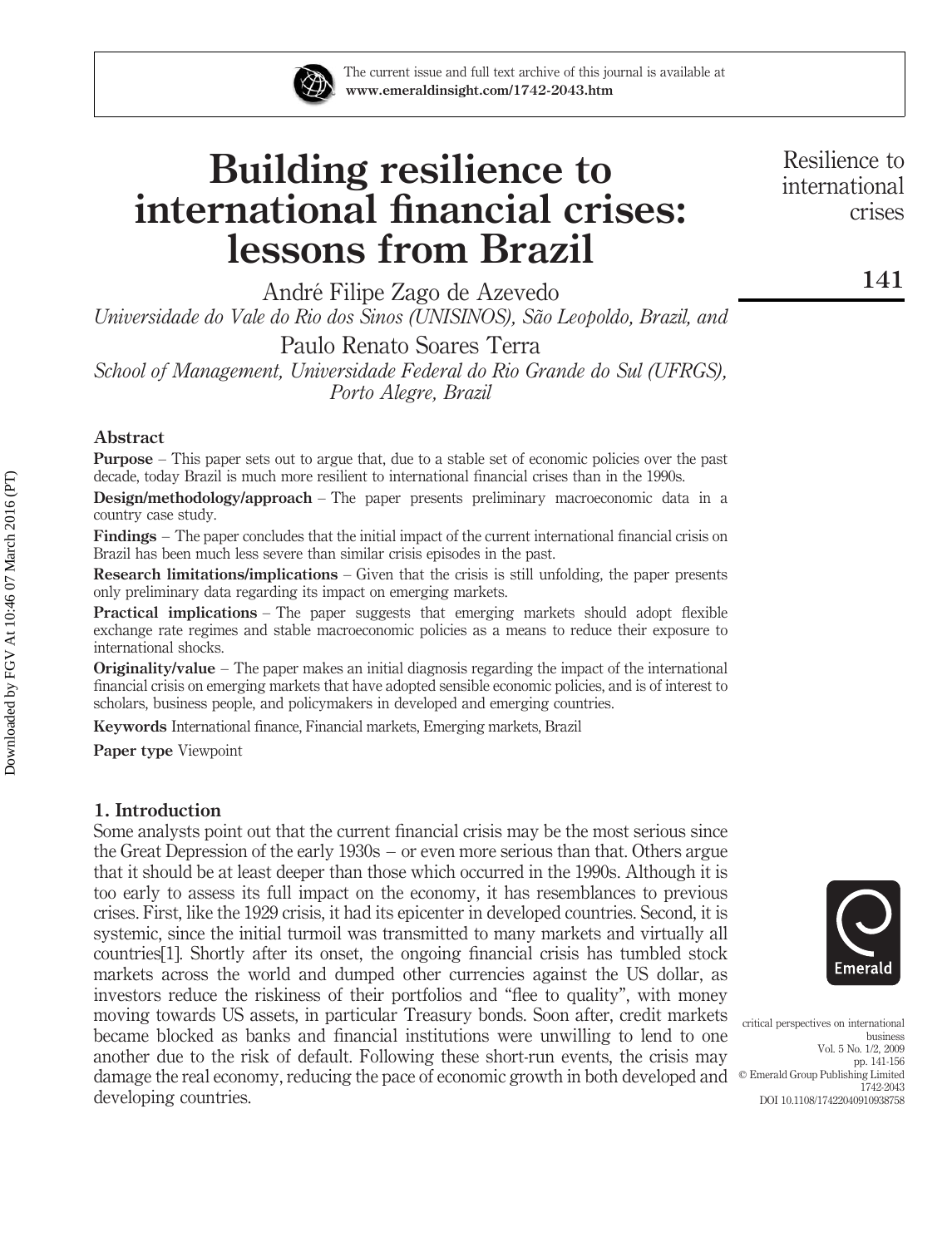This paper aims to describe these recent effects on emerging markets, with emphasis on the Brazilian economy, comparing the evolution of these indicators in this crisis with the Mexican and Asian crises of the 1990s. In our view, the impact of the current financial crisis on the real Brazilian economy is likely to be much less severe than during the 1990s financial crises. There are two major reasons that explain this resilience:

- (1) the flexible exchange rate regime; and
- (2) the adoption and, perhaps more importantly, the maintenance and improvement of the same set of economic policies for over a decade.

The current floating exchange rates will absorb most of the shock waves caused by the crisis and channeled into the Brazilian economy though its external financial and trade linkages. Moreover, Brazilian external sustainability has been improving throughout the years due to a set of policies including higher diversification of markets for exports and increased external solvency.

The remainder of the paper is divided into three sections. Section 2 presents a brief summary of the theories and empirical regularities of financial crisis. Section 3 analyses the short- and medium-term impacts of the current financial crisis with emphasis on the Brazilian economy, comparing this crisis with those that occurred during the 1990s. The last section offers some concluding remarks.

## 2. Theories and empirical regularities of financial crises

Financial crises are not all created equal: there are at least three different types of financial crisis. The first type is the banking crisis, in which a run of depositors on the banking system leads to a systemic liquidity failure. The second type is the balance-of-payment crisis[2], in which a run on a country's reserves leads to sudden depreciation of the national currency or foreign debt default. The third type is the asset price crisis, in which inflated asset prices (the "bubble") are reassessed by investors, causing a run on those assets. Each type of crisis is summarized below.

#### 2.1 Banking crises

Banking crises are a fairly common event in economic history[3]. In particular, crises in developing (mainly transition and emerging) economies have become an important topic in the research agenda of both academic and policymaking milieus. This is not only because such crises cause severe real economic costs and hinder development in the affected countries, but also because financial crises have become more frequent and disseminated as international financial markets become more integrated.

Because one of the main functions of the banking firm is liquidity transformation, they are naturally vulnerable to generalised withdrawals by depositors. Diamond and Dybvig (1983) presented a theoretical framework for banking crises as a result of asymmetric information. If depositors' expectations are that a bank may become insolvent, then as they rush to be the first in line to withdraw their funds, the bank will become illiquid. Moreover, if depositors interpret the run on a given bank as a signal that the whole banking system is illiquid, then a systemic banking crisis may result as sound and unsound banks cannot be discriminated. Eichengreen *et al.* (1998) point out other possible channels for banking crises, such as balance-of-payment crises[4] and

CPOIB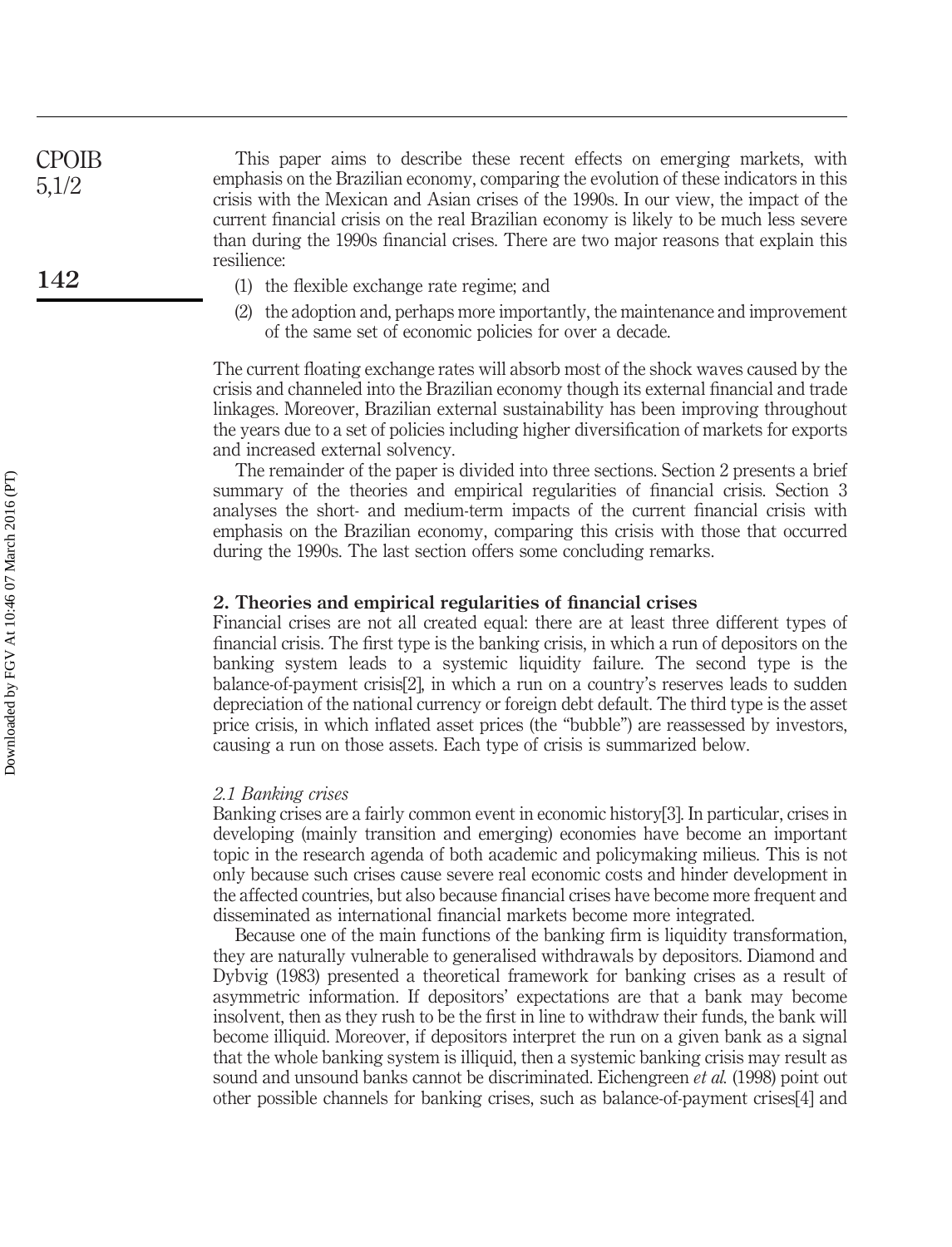moral hazard stemming from guarantees such as implicit government guarantees and deposit insurance schemes.

## 2.2 Balance-of-payment crises

Balance-of-payment crises are characterized by a run on a country's reserves. Such episodes have been extensively studied in the literature. Although the literature refers to different theoretical models of crisis as different "generations", we prefer to follow the simpler classification given by Eichengreen et al. (1998), who distinguished between crises caused by inconsistent policies and crises occurring in the presence of consistent policies[5]:

- Balance-of-payment crises under inconsistent policies In such models, balance-of-payment crises arise from the government objective of sustaining a fixed exchange rate while pursuing expansionary monetary policy. Free capital mobility will offset any attempt to set interest rates differently from international levels. If the government tries to pursue an independent monetary policy, then the exchange rate will be under pressure. Attempts to sustain the exchange rate will run down international reserves till the point in which the government is forced to devalue. Krugman (1979) and Flood and Garber (1984) present the seminal work on this type of crisis.
- Balance-of-payment crises under consistent policies The empirical observation that even economies with sound policies have been subject balance-of-payment crises lead to the development of alternative models to explain such phenomena. Multiple equilibria models predict that if sustaining the parity is costly even for a well-behaved government, then there might exist an adverse equilibrium in which the optimal response of speculators is to bet against the currency and the crisis becomes self-fulfilling. Obstfeld (1986) proposes such dynamics formally. Other types of crises under consistent policies rely mostly on information asymmetry effects such as moral hazard and adverse selection[6].

The balance-of-payment crisis literature is rich and, as noted by Rodrik (1998), every new crisis in the past 20 years has spawned a whole new generation of economic models explaining the crisis that has just happened – but unable to explain or predict the next one. His conclusions are that if we are forced to look for a new series of policy errors each time a crisis hits, we should be extremely cautious about our ability to prescribe a policy regime that will sustain a stable system of capital flows.

### 2.3 Asset price crises

An empirical observation is that financial crises often follow a period in which asset prices rise sharply and then collapse, and one may classify such crises as asset price crises[7]. Allen and Gale (2000) describe such crises as having three distinct phases:

(1) Inflating the bubble – The first phase is characterized by a rapid expansion in credit, which may result from a policy shift from the central bank or a structural change such as financial liberalization. The increased liquidity is accompanied by an increase in assets that are in fixed supply in the short-run, typically stocks and property. The price of such assets is bid up in a spiral that can continue for some time, inflating the bubble.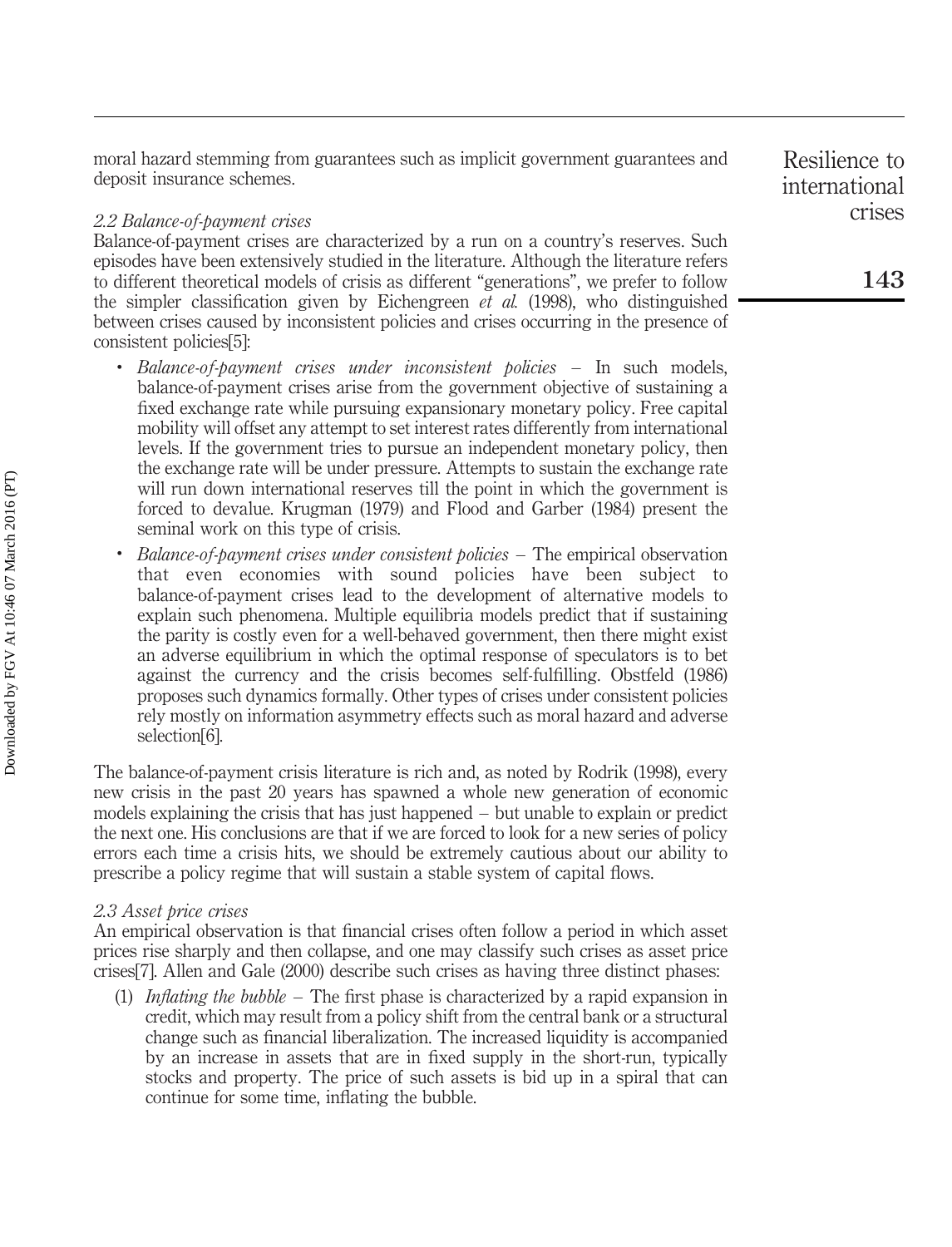CPOIB 5,1/2

144

- (2) *Bursting the bubble The second phase is characterized by an exogenous event* that precipitates the bursting of the price bubble. It can be a change in the real economic environment such as the price of an international commodity like oil or a slump in real activity. Also, the trigger can be a shift in lender sentiment regarding the interest rate and the level of credit available in the financial system. Alternatively, changes in the political balance of power or social unrest can cause a change in investor expectations that fires an asset sell-off.
- (3) Ensuing financial crisis The final phase is characterized by generalized default. Many debtors that have borrowed to buy assets at inflated prices cannot honor their obligations, compromising the soundness of the banking sector. Depending on the severity of the default, a systemic banking failure and/or a balance-of-payment crisis may follow, and the real sector of the economy is affected.

Several theoretical studies have been proposed to explain bubbles. Although some approach their existence as a result of irrationality (e.g. De Long *et al.*, 1990), a number of authors have explained bubbles as an outcome of rational behavior (e.g. Blanchard and Watson, 1982), given some market imperfection like asymmetric information.

Allen and Gale (2000) propose a model in which bubbles and the ensuing financial crises are the result of the risk shifting problem between lenders and borrowers. In their setting, it is not simply the level of credit that is important in bursting the bubble, but also the uncertainty of its future levels. Two points of their analysis are particularly remarkable:

- (1) financial liberalization often becomes a major factor leading to such uncertainty; and
- (2) banking and balance-of-payment crises are often triggered by the asset price crisis.

We discuss the interdependence among these three types of crises next.

# 2.4 "Twin" and "triplet" crises

In the recent experience of international finance, many countries that have experienced a balance-of-payment crisis have also had a domestic banking crisis around the same time. This empirical regularity raised the question of the extent to which the two are linked together, hence the term "twin crises". While theoretical and empirical work on the causes of each type of crisis generated a prolific literature[8], their interaction has been subject of less attention. In a well-known paper, Kaminsky and Reinhart (1999) draw from this literature three hypotheses concerning the chain of causation between these events:

(1) Balance-of-payment crises cause banking crises – Because the government commitment to some nominal standard (i.e. the exchange rate) makes the financial sector magnify real shocks to the economy. This is so because the loss of international reserves that follows the attempt of the government to defend the currency result in a credit crunch that gives rise to increased bankruptcy in the private sector, rendering banks with a stock of non-performing loans and a full-fledged banking crisis ensues.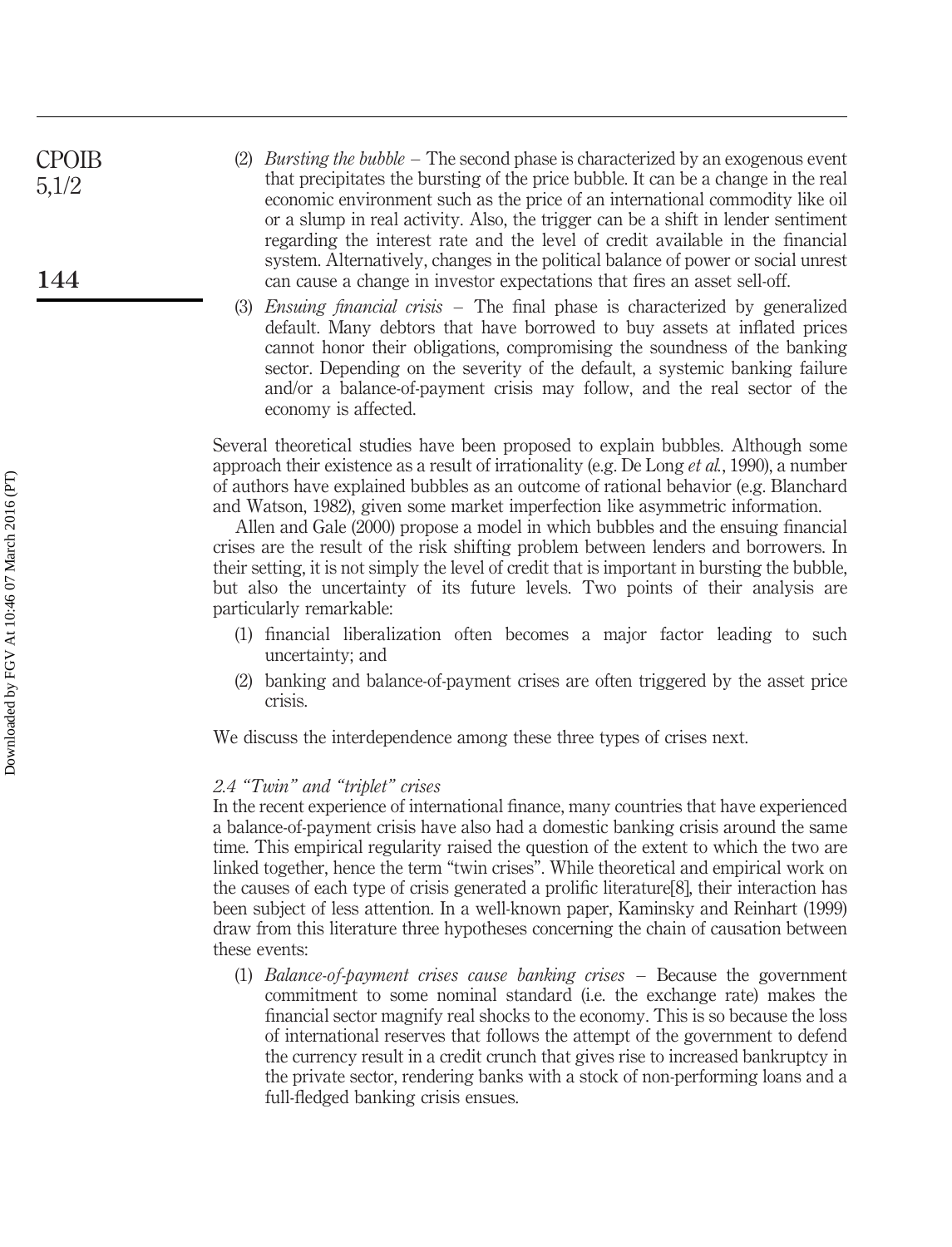- (2) Banking crises cause balance-of-payment crises Because as the central bank intervenes in the banking sector to bail out troubled financial institutions, its ability to sustain the exchange rate commitment erodes. If the central bank finances the bailout by printing money, the standard first-generation model of crisis result (Krugman, 1979); if instead the central bank finances it by issuing debt, the expectation of future monetization may make the crisis self-fulfilling (Obstfeld, 1986).
- (3) Common factors[9] cause both balance-of-payment and banking crises There is no reason to expect one type of crisis to anticipate the other. Since the fundamental problems are created at the same time, which crisis erupts first is a just matter of circumstance. For instance, foreign exchange rate-based stabilization plans embody the commitment of the government in sustaining some parity that restricts the role of the central bank as a lender of last resort for the domestic financial sector. At the same time, the government commitment serves as an implicit (or even explicit) guarantee that discourages borrowers to hedge their foreign currency exposure. When either type of crises erupts, it triggers the other.

In their empirical investigation, Kaminsky and Reinhart (1999) indeed find that banking crises help in predicting balance-of-payment crises, but the converse is not true. However, financial liberalization helps in predicting banking crises so that rather than a causal relationship from banking to balance-of-payment crises, the evidence suggests instead that common causes characterize these events[10]. Eichengreen et al. (1998) survey the literature on the causal relationship between financial liberalization and the various types of crises and conclude that there is no definite empirical evidence that freer capital flows cause crises, although the vulnerability to previous systemic deficiencies seem to be amplified.

#### 2.5 Economic indicators and financial crises

The real effects of financial crises may be felt in a wide range of economic indicators. However, many studies in the causes and consequences of crises have narrowed the number of relevant economic indicators to a relatively small number. Although the consistency of such indicators across different types of crises is questionable, especially in terms of their predictive ability (see International Monetary Fund, 1998, chapter IV), such indicators do illustrate the consequences of financial crises in a summarized fashion. A number of papers have embraced such task (e.g. Sachs *et al.*, 1996; Gavin and Hausmann, 1996; Kaminsky, 1998; Eichengreen, 1999; Eichengreen and Rose, 2004, among others).

In the short term, financial crises are characterized by sudden drops in the stock market, reflecting the change in economic agents' sentiment regarding the future prospects of the afflicted economy. Risky financial assets in general lose value at the onset of a crisis, or even shortly before it, as investors reassess their expectations in light of new information or a specific triggering event[11].

Moreover, the domestic currency also loses value as international investors' risk aversion increases during crises episodes, prompting them to rebalance their portfolios towards less risky assets, usually developed countries' government bonds. In a financially integrated environment, such flight to quality causes a fire sale of domestic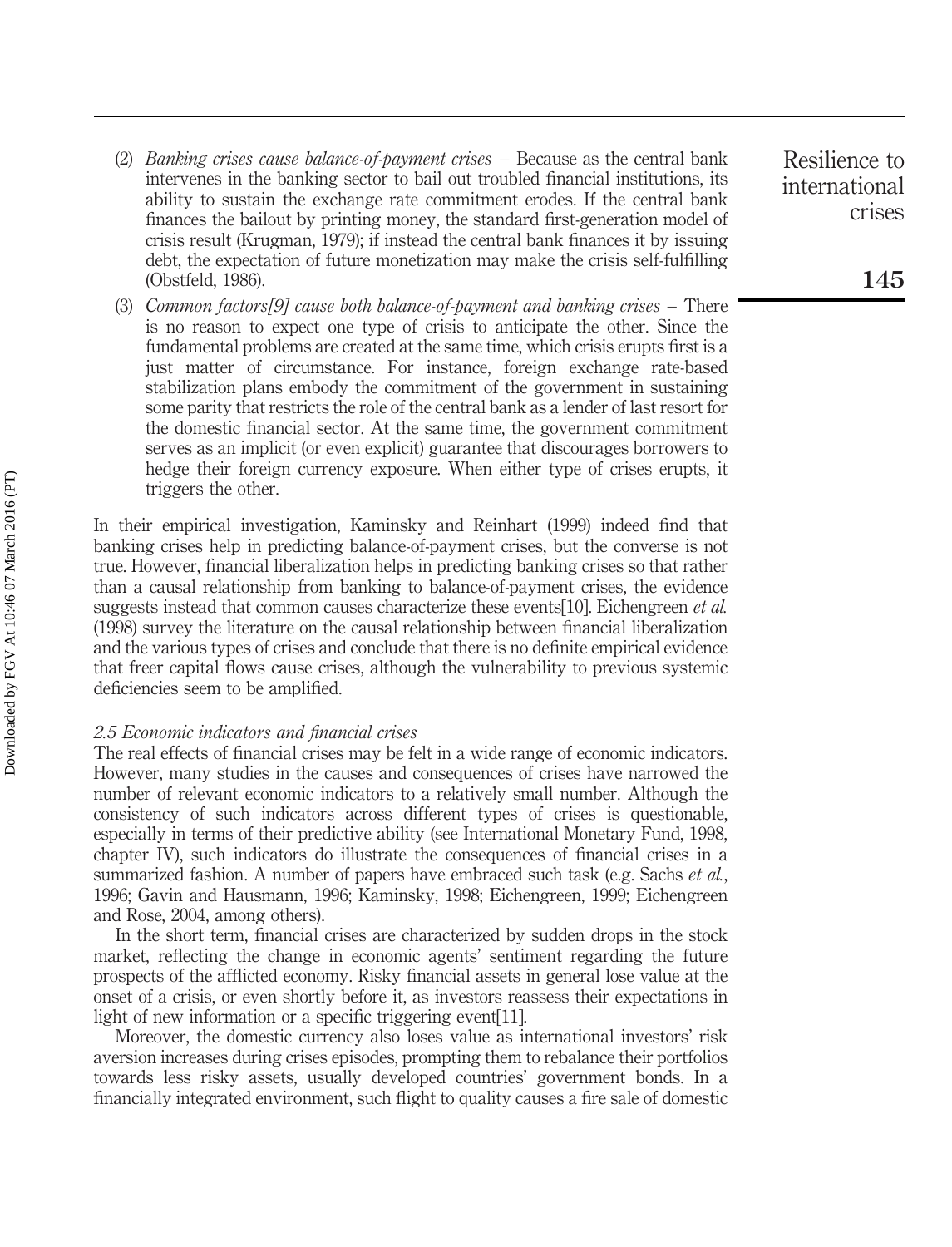CPOIB 5,1/2

146

assets and increased demand for foreign currencies, usually the US dollar. Such a chain of events translates into a depreciation of the domestic currency in a flexible exchange rate regime, and intervention of the central bank in a more rigid exchange rate regime. Central bank intervention takes the form of sales of reserves in order to defend the domestic currency – which erodes the country's foreign reserves – and/or sharp increases in the interest rates – which reduces real activity in the medium term.

In the medium term, the consequences of financial crises are felt in a reduction in real activity, either by the aforementioned rise in interest rates or by a reduction in the availability of private credit due to the flight to quality of domestic investors and systemic fears of bankruptcy in the banking system.

#### 3. Case study: Brazil and the current international financial crisis

Brazil has been hit by various international financial crises in the past decades[12]. Two of the most serious were the Mexican crisis (also known as the "Tequila Crisis") of 1994-1995 and the Asian crisis (also known as the "Asian Flu") of 1997. In this section, we compare some economic indicators around the onset of such crises with the current international crisis.

#### 3.1 Short-term evidence

As usually occurs after the beginning of a financial crisis, stock markets tumbled around the world since last September, when the current international crisis spread in two directions:

- (1) across the Atlantic to Europe and Asia; and
- (2) from the financial markets into the real economy[13].

Initially, the stock market plunge could still be associated with worries about the health of large banks, after a warning that more credit-crunch related losses could lie ahead, reflecting that the crisis in the subprime mortgage lending market was leading to a more generalized credit crisis. During September, although generalized, the decline in stock markets was not so impressive, with losses in most markets not exceeding 10 percent (Table I). In October, however, in all major developed and developing countries stocks declined more significantly, as the continuous drop in stock markets across the globe also reflected dreadful economic figures, as a recession in the developed world and an economic slowdown in developing countries seemed inevitable, lowering expected profits in 2009. As a result, from early September to the end of October stock markets in Russia, Argentina and Turkey, for example, fell by more than 35 percent[14]. In developed countries the drop ranged from 26 percent in the USA to 31.6 percent in Japan.

Comparing the effect in the stock market in Brazil of the current crisis with those that happen during the 1990s, one can see that the recent plunge in the stock market two months after its onset is not unprecedented. Although Brazil is one of the countries that suffered most from the subprime crisis regarding the decline in stocks, during the same period after the Mexican crisis they plunged even more, reaching 38 percent (Table II). So far, one would expect the main channel through which the likely fall in capital inflows would impact Brazil to be via the stock market. Although about one-third of Brazilian shares are foreign-owned, most are still domestically held, and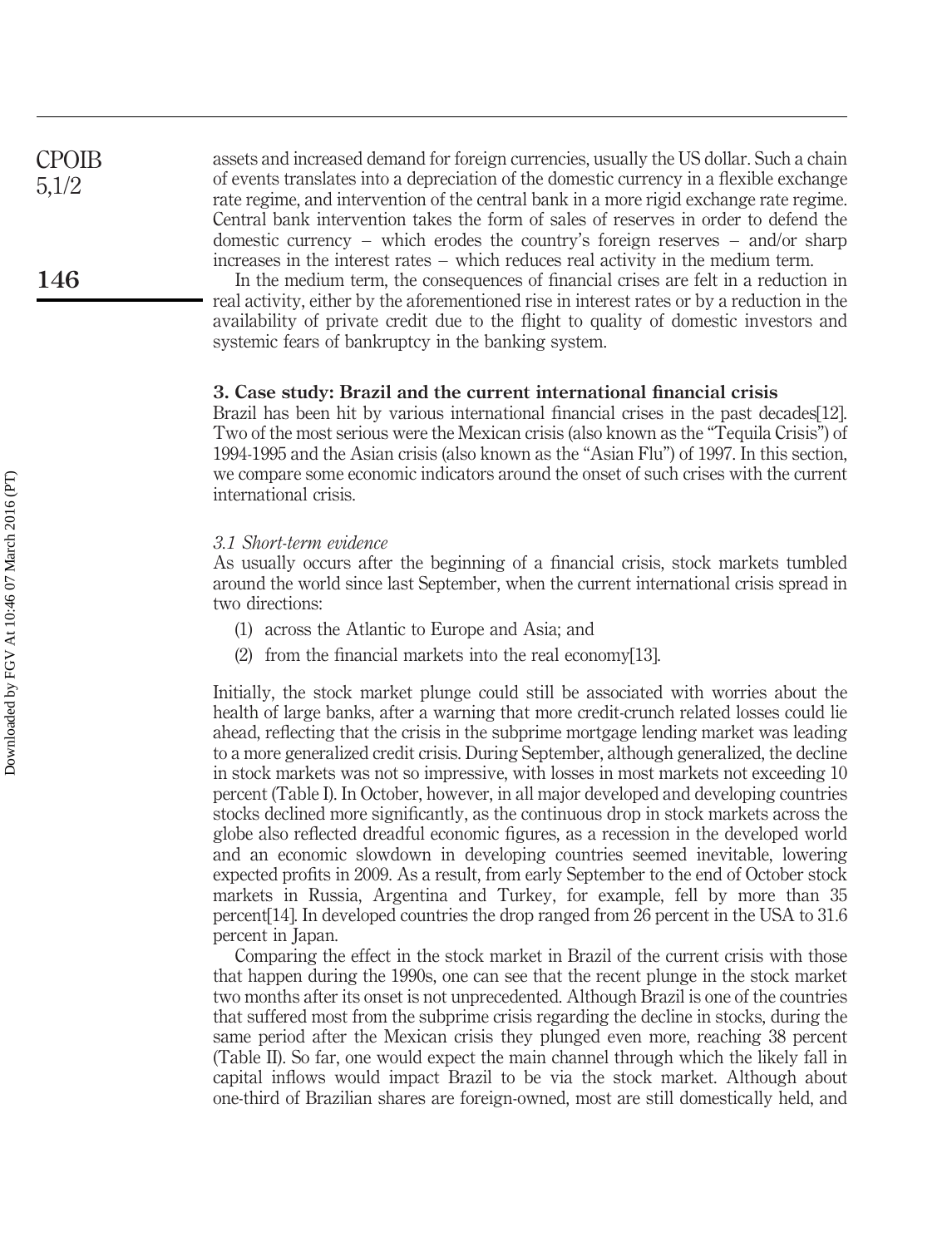| Country                             |         | One-month change $(\%)$ | Resilience to<br>international           |
|-------------------------------------|---------|-------------------------|------------------------------------------|
| Russia                              | $-25.2$ | $-58.1$                 | crises                                   |
| Argentina                           | $-8.7$  | $-46.5$                 |                                          |
| Turkey                              | $-10.6$ | $-36.5$                 |                                          |
| <b>Brazil</b>                       | $-7.0$  | $-34.5$                 |                                          |
| India                               | $-13.3$ | $-32.4$                 | 147                                      |
| Indonesia                           | $-13.4$ | $-31.9$                 |                                          |
| Japan                               | $-10.4$ | $-31.6$                 |                                          |
| Canada                              | $-10.8$ | $-29.7$                 |                                          |
| Mexico                              | $-5.1$  | $-29.0$                 |                                          |
| Euro zone                           | $-10.0$ | $-28.5$                 |                                          |
| Thailand                            | $-8.5$  | $-28.4$                 |                                          |
| <b>USA</b>                          | $-6.1$  | $-26.1$                 |                                          |
| South Korea                         | $-0.9$  | $-20.5$                 |                                          |
| China                               | $-0.8$  | $-16.7$                 |                                          |
| Chile                               | $-3.8$  | $-15.2$                 | Table I.                                 |
| Venezuela                           | $-7.0$  | $-10.7$                 | Stock market changes                     |
| <b>Source:</b> The Economist (2008) |         |                         | following the current<br>subprime crisis |

|                   | Mexican crisis                                         |                                       |                          | Asian crisis                                                | Subprime crisis  |                          |  |
|-------------------|--------------------------------------------------------|---------------------------------------|--------------------------|-------------------------------------------------------------|------------------|--------------------------|--|
| Period            | One-month<br>change<br>$\binom{0}{0}$                  | Two-month<br>change<br>$\binom{0}{0}$ | change<br>$\binom{0}{0}$ | One-month Two-month One-month Two-month<br>change<br>$($ %) | change<br>$($ %) | change<br>$\binom{0}{0}$ |  |
| Brazilian Bovespa | $-19.5$                                                | $-38.3$                               | $-94$                    | $-166$                                                      | $-70$            | $-34.5$                  |  |
| $\sim$            | $T\Gamma\Gamma\Gamma\Lambda\Gamma\Lambda\Gamma\Lambda$ |                                       |                          |                                                             | 1.1111           | $\cdots$                 |  |

Source: IPEADATA (available at: www.ipeadata.gov.br/ipeaweb.dll/ipeadata?SessionID= 1047073417&Tick=1226614506234&VAR\_FUNCAO=RedirecionaFrameConteudo%28%22iframe\_ dados  $m.htm\%22\%29\&Mod=M$ 

Table II. Stock market changes

consequently there will be a reduction in consumption and investment due to the wealth effect and the increased cost of capital, respectively.

With regard to exchange rates, the intense demand for US assets caused a sharp appreciation of the US dollar in relation to most currencies. During the 12 months to October 2008, it is possible to note two different phases. From October 2007 to September 2008, there was a mixed picture, with some currencies showing an appreciation and others a depreciation against the US dollar. The Brazilian *real*, for example, registered an appreciation of about 7 percent in this period (Table III). The same phenomenon occurred with other developing countries' currencies, for example in Argentina, Mexico and Venezuela. However, the situation changed dramatically in October, when most currencies experienced a sharp decline against the US dollar. This trend was more intense in relation to some currencies, including the Brazilian real, which showed the largest depreciation, 42 percent in that month, turning a small appreciation into a depreciation of 32 percent in the last 12 months.

This recent trend in exchange rate markets occurred as the financial crisis broadened and intensified, reflecting a short-run "flight to quality" movement, usual in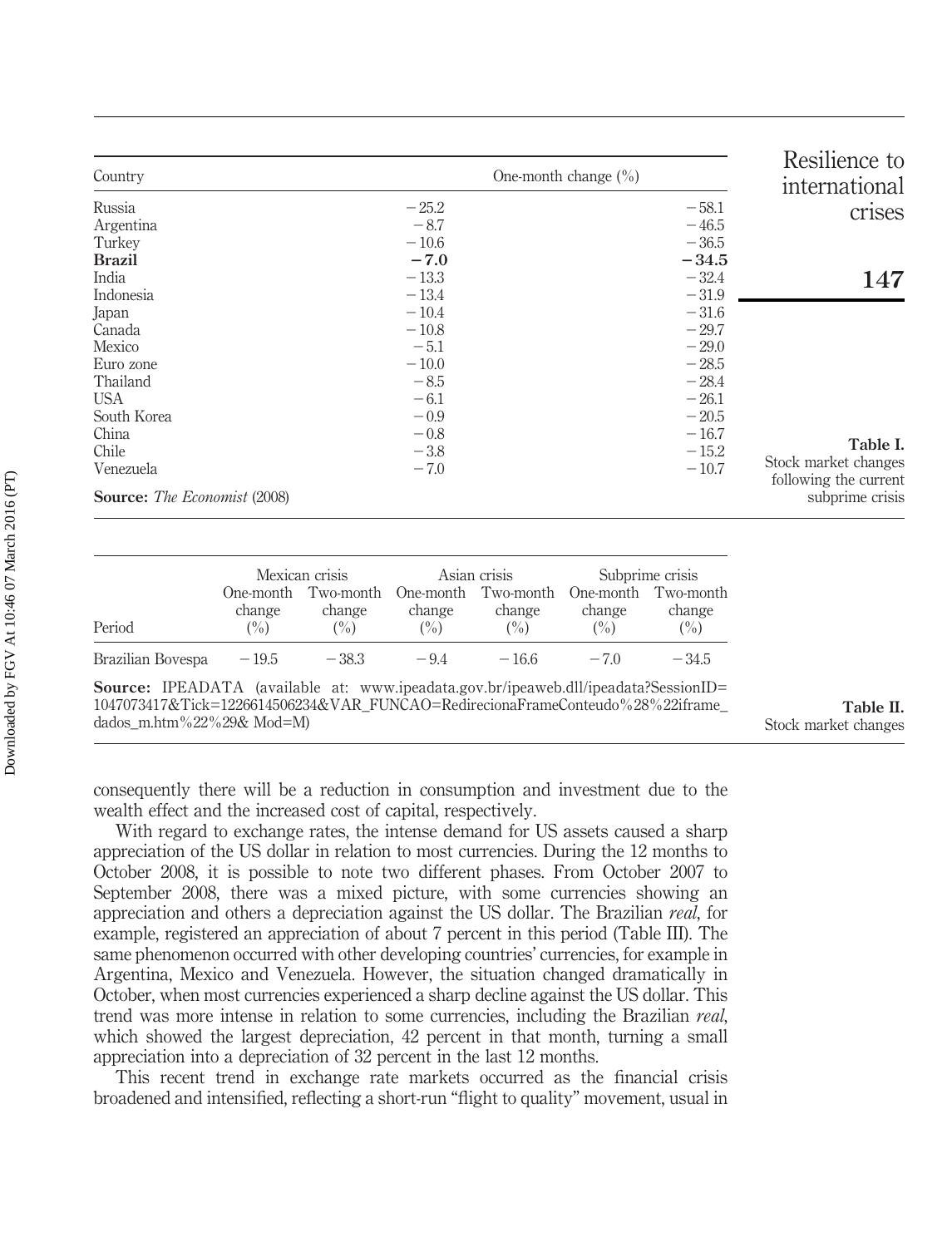| CPOIB<br>5,1/2 | Country     | October 2007-<br>September 2008<br>$(\% )$ | September 2008-<br>October 2008<br>$\binom{0}{0}$                                                   | October 2007-<br>October 2008<br>$(\%)$ |
|----------------|-------------|--------------------------------------------|-----------------------------------------------------------------------------------------------------|-----------------------------------------|
|                | South Korea | $-25.44$                                   | $-21.41$                                                                                            | $-52.29$                                |
|                | Brazil      | $+7.22$                                    | $-42.51$                                                                                            | $-32.22$                                |
| 148            | Chile       | $-4.02$                                    | $-19.34$                                                                                            | $-24.14$                                |
|                | India       | $-12.98$                                   | $-8.11$                                                                                             | $-22.14$                                |
|                | Mexico      | $+3.70$                                    | $-25.00$                                                                                            | $-20.37$                                |
|                | Turkey      | $-1.68$                                    | $-16.53$                                                                                            | $-18.49$                                |
|                | UK          | $-14.29$                                   | $-3.57$                                                                                             | $-18.37$                                |
|                | Canada      | $-8.16$                                    | $-5.66$                                                                                             | $-14.29$                                |
|                | Venezuela   | $+7.80$                                    | $-19.23$                                                                                            | $-9.93$                                 |
|                | Indonesia   | $-1.45$                                    | $-4.27$                                                                                             | $-5.79$                                 |
|                | Russia      | $-1.20$                                    | $-3.57$                                                                                             | $-4.82$                                 |
|                | Euro zone   | $+2.82$                                    | $-5.80$                                                                                             | $-2.82$                                 |
|                | Argentina   | 3.48                                       | $-5.57$                                                                                             | $-1.90$                                 |
|                | Thailand    | $-0.29$                                    | $+0.87$                                                                                             | $+0.58$                                 |
|                | China       | $+8.92$                                    | $+0.29$                                                                                             | $+9.19$                                 |
|                | Japan       | $+7.69$                                    | $+7.41$                                                                                             | $+14.53$                                |
| Table III.     |             |                                            | Notes: Exchange rate appreciation against the US dollar: + sign; exchange rate depreciation against |                                         |

Table III.

Exchange rate changes against the US dollar

the US dollar:  $-$  sign Source: The Economist (2008)

periods of economic uncertainty, as described in the previous section. Whether this situation is to be maintained remains to be seen, but its effects on the real economy are likely to be quite different from the 1990s crises in Brazil. As the next section will show, during that period Brazil adopted a pegged exchange rate regime (during both the Mexican and Asian crises), so when the crisis began the government was forced to defend its currency by reducing foreign reserves and "dramatically" increasing interest rates, slowing down the economy[15]. Given the current floating exchange rate regime in Brazil, the sharp depreciation of the real against the US dollar will not cause such a surge in interest rates as occurred in the 1990s.

# 3.2 Medium-term expectations

One of the most likely effects of the ongoing financial crisis is the reduction of economic growth prospects in the medium term. As mentioned earlier in this paper, financial crises contract economic activity, either through rising interest rates or by reducing the availability of private credit due to the flight to quality and systemic fears of bankruptcy. By reducing credit, the current international crisis should lead to a decrease in investment and consumption, notably in 2009. Growth expectations for 2008-2009 have already deteriorated dramatically in the last months. Most developed and emergent economies will grow less in 2009 than they did in 2007 (Table IV). While most developed countries, including the USA, The European Union and Japan, should experience a recession in 2009, some emerging economies will only experience a slowing down in economic growth. In some emerging countries, however, the expected absolute decrease in growth is significant in the period 2007-2009, especially in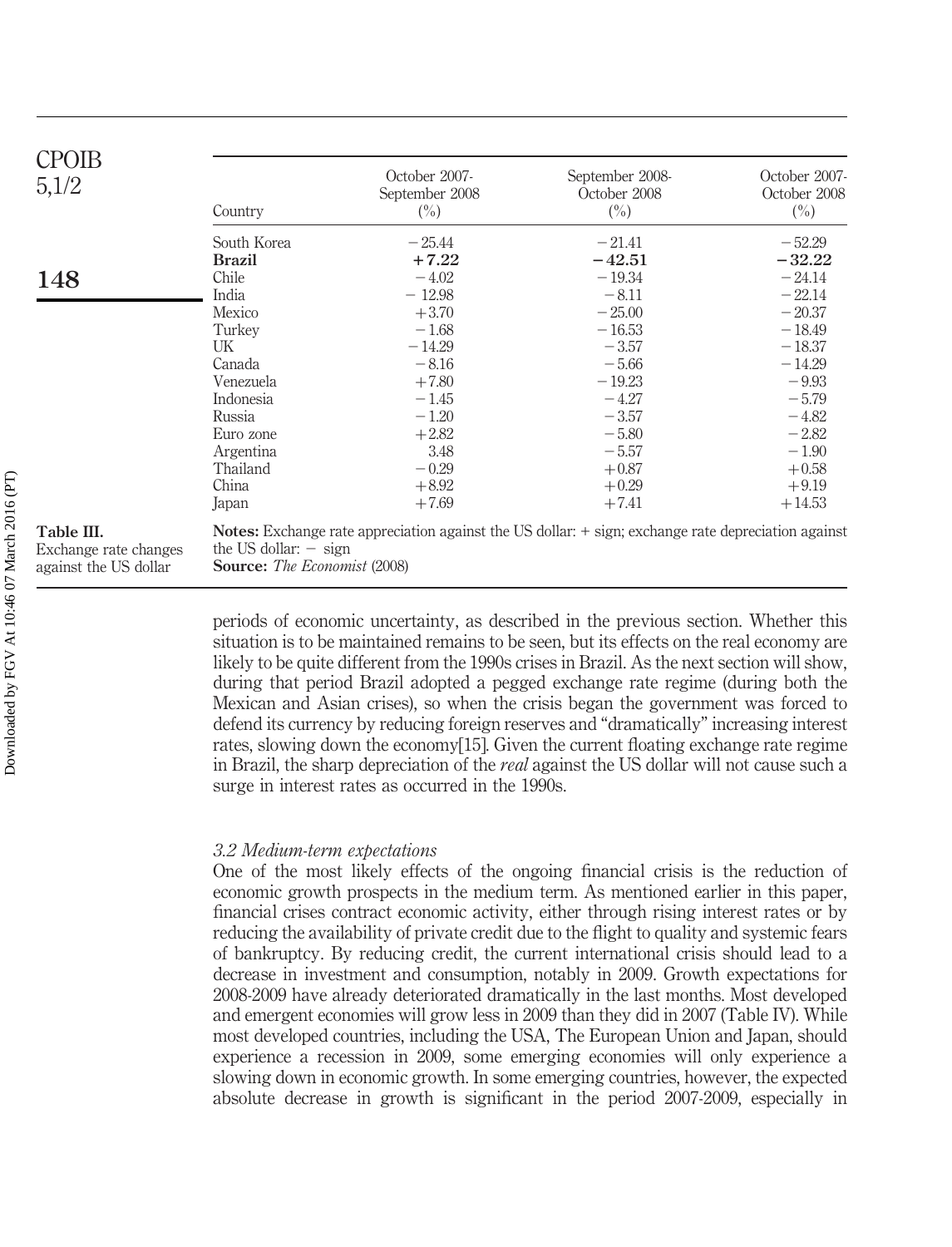| Country                                                                     | 2007<br>(%) | 2008<br>$(\%)^a$ | 2009<br>$(\%)^a$ | 2009/2007 change<br>$(\% )$ | Resilience to<br>international                   |
|-----------------------------------------------------------------------------|-------------|------------------|------------------|-----------------------------|--------------------------------------------------|
| Venezuela                                                                   | 7.9         | 5.2              | 3.0              | 4.9                         | <b>Crises</b>                                    |
| Argentina                                                                   | 8.3         | 6.0              | 3.5              | 4.8                         |                                                  |
| China                                                                       | 11.5        | 9.8              | 8.5              | 3.0                         |                                                  |
| <b>Brazil</b>                                                               | 5.4         | 5.2              | 3.4              | 2.0                         | 149                                              |
| Euro zone                                                                   | 5.4         | 1.2              | 0.6              | 2.0                         |                                                  |
| Chile                                                                       | 2.6         | 3.6              | 3.6              | 1.8                         |                                                  |
| <b>USA</b>                                                                  | 2.1         | 1.6              | 0.6              | 1.5                         |                                                  |
| Japan                                                                       | 1.9         | 0.7              | 0.6              | 1.3                         |                                                  |
| India                                                                       | 7.9         | 7.7              | 7.1              | 0.8                         |                                                  |
| South Korea                                                                 | 5.0         | 4.4              | 4.2              | 0.8                         |                                                  |
| Indonesia                                                                   | 6.2         | 5.8              | 5.5              | 0.7                         |                                                  |
| Turkey                                                                      | 4.9         | 4.5              | 4.3              | 0.6                         |                                                  |
| Russia                                                                      | 7.2         | 7.5              | 6.8              | 0.4                         |                                                  |
| Malaysia                                                                    | 6.0         | 6.0              | 5.6              | 0.4                         |                                                  |
| Canada                                                                      | 1.7         | 0.8              | 1.4              | 0.3                         |                                                  |
| Notes: <sup>a</sup> Predicted values<br><b>Source:</b> The Economist (2008) |             |                  |                  |                             | Table IV.<br>GDP growth in selected<br>countries |

Venezuela  $(-4.9$  percentage points), Argentina  $(-4.8$  percentage points) and China  $(-3$  percentage points).

Although the crisis provoked an increase in the uncertainty about the impact on Brazilian growth, it is expected to reach 3.4 percent in 2009, two percentage points less than in 2007, most of this effect coming from the expected credit crunch. It is worth noting that the expansion of credit in Brazil has played a key role in increasing consumption since 2006. The total credit operations (from public and private sectors) reached 38 percent of the country's gross domestic product (or R\$ 1.1 trillion) in August 2008, well above the 32 percent observed one year earlier (Figure 1). Besides soaring credit, consumption has also been stimulated by falling unemployment, the increasing income of the workforce and interest rates being maintained at a relatively low level by Brazilian standards. This situation has allowed millions of Brazilians access to consumer goods, like cars, computers and TV sets, which they were unable to purchase until recently. However, the continuous increase in the base interest rate from 11.25 percent to 13.75 percent from April to September 2008 and the effects of the international crisis should change this scenario in the next months, reducing GDP growth prospects for 2009.

The preceding analysis showed that the current crisis should harm the Brazilian real economy less when compared with the developed world. In the case of Brazil, its external sustainability has been improving throughout the years, as a result of many factors, including higher diversification of markets for exports, increased external solvency and the adoption of a floating exchange rate regime. The process of diversification of markets for Brazilian exports has been pursued intensively since 2002. In that year, 62 percent of Brazilian exports were destined for developed countries, while the remaining 38 percent were sent to developing countries (Figure 2). In 2007, however, developing countries were responsible for purchasing half of Brazilian exports. As the financial crisis is prone to affect developed countries more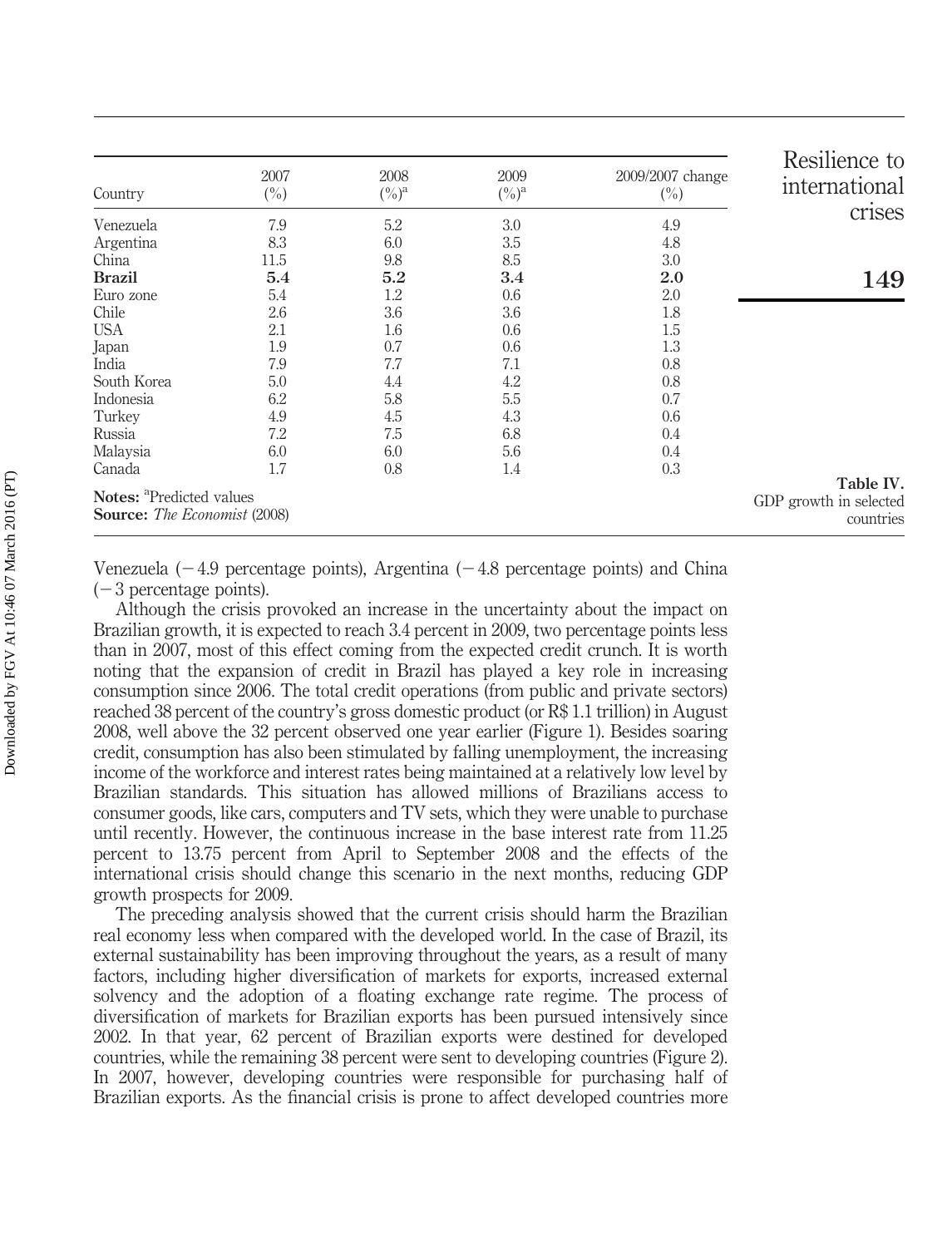

# 150







Source: IPEADATA. Available at: www.ipeadata.gov.br/ipeaweb.dll/ipeadata ?SessionID=1047073417&Tick=1226614506234&VAR FUNCAO=Redirecti onaFrameConteudo%28%22iframe dados m.htm%22%29&Mod=M



Source: Brazilian Ministry of Economy. Available at: www.fazenda.gov.br/

heavily, the increasing penetration of the country's exports in the developing world is likely to limit the impact of the financial crisis on Brazilian exports. Moreover, the recent depreciation of the national currency against the US dollar may offset the sharp drop in commodities prices, most of them exported by Brazil.

Besides the higher diversification of markets for exports, many indicators show an increase in Brazilian external solvency compared with the past. The total external debt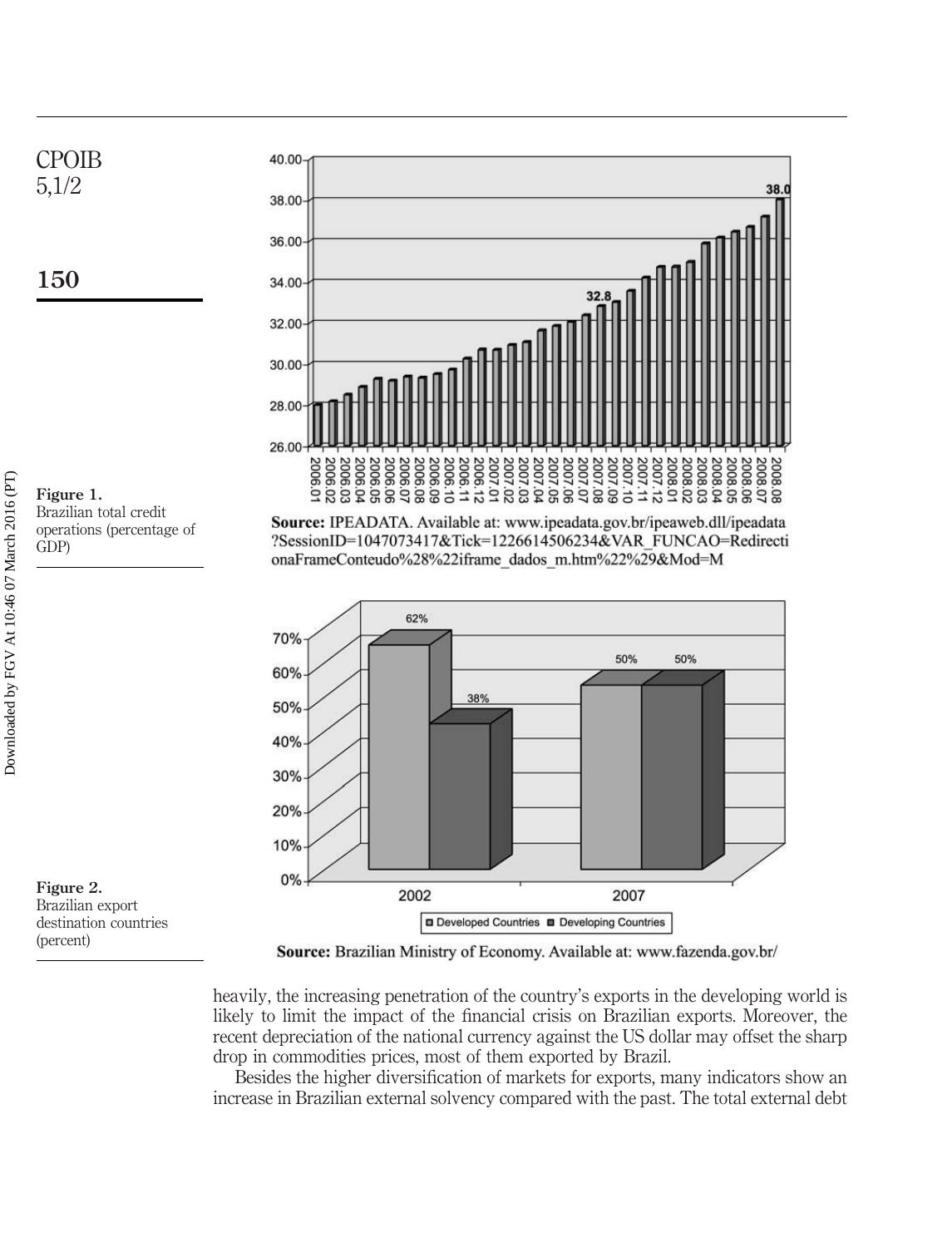as a ratio of GDP, for example, declined from 41.2 percent in 2002 to 14.7 percent in 2007 (it is expected to decline further to 14 percent in 2008). This, alongside the recent increase in foreign reserves to above \$US200 billion, allowed the total net external debt as a ratio to GDP became negative  $(-0.9$  percent) in 2007 (Figure 3). The improvement in these indicators was fundamental to allow Brazil to receive the investment grade by two independent credit rating agencies in early 2008. Furthermore, net foreign direct



Figure 3. Brazilian total external debt (percentage of GDP)

Source: Brazilian Ministry of Economy. Available at: www.fazenda.gov.br/



Figure 4. Foreign direct investment *£* current account (\$US, billions)

Source: Brazilian Ministry of Economy. Available at: www.fazenda.gov.br/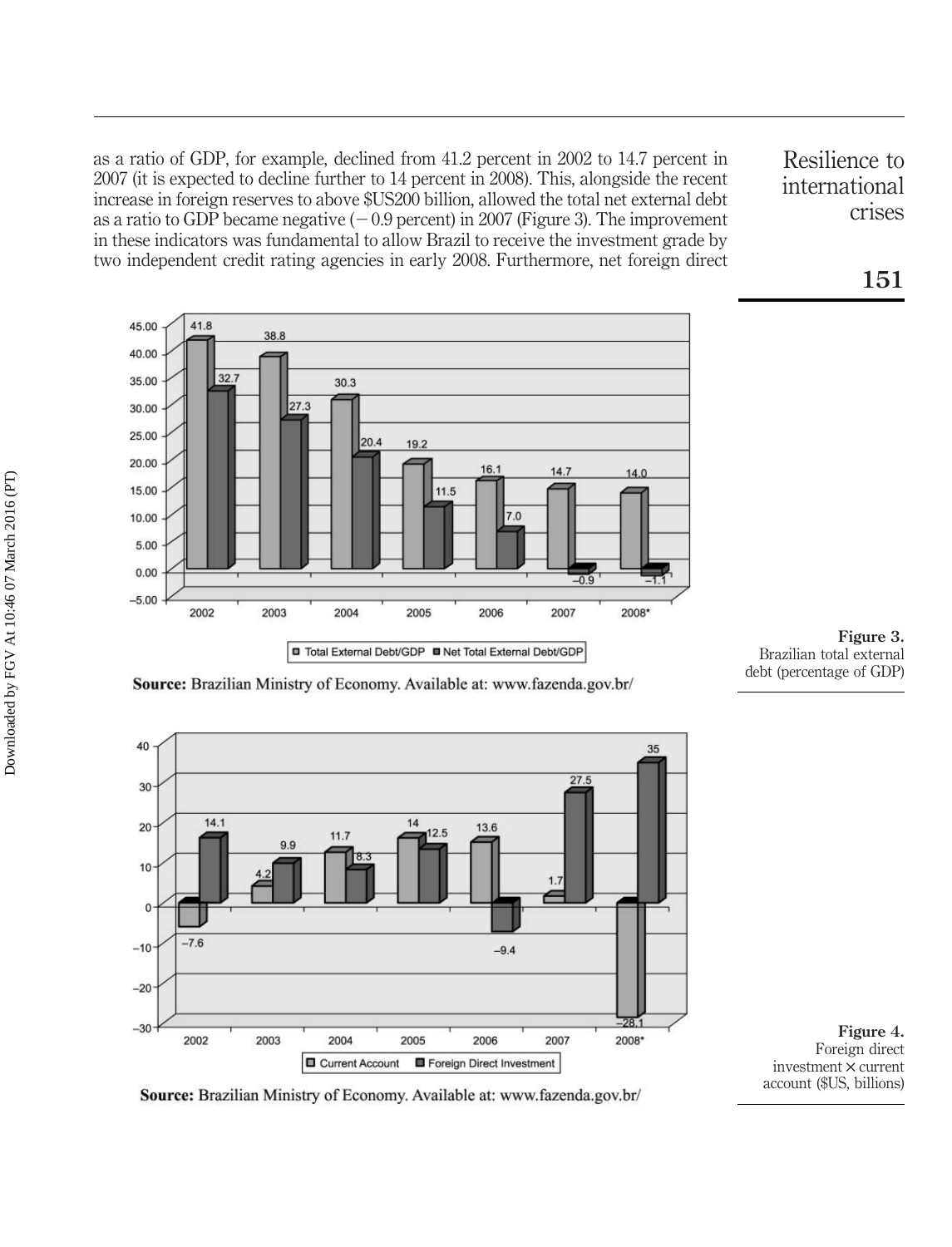investment (FDI) is expected to reach \$US35 billion in 2008, limiting the potential damage caused by the increasing current account deficit in this period (Figure 4).

Finally, the current floating exchange rate regime adopted in Brazil, by reducing the effects of external crises on output, is another advantage compared with the pegged exchange rate regime implemented after the *real* stabilization plan in the second half of the 1990s[16]. Floating exchange rates allows the necessary adjustments via changes in the exchange rates instead of reducing foreign reserves and/or increasing interest rates as occurs with fixed or pegged exchange rate regimes. During both the Mexican and Asian crises, there was a significant increase in base interest rates in Brazil (SELIC rate[17]) in order to minimize foreign funds flowing out. Already sky-high interest rates were raised by seven percentage points to 57 percent in the aftermath of the Mexican crisis in 1995 and by an astonishing 19.5 percentage points to 40 percent following the Asian crises in 1997 (Table V). Obviously, those measures greatly slowed down GDP growth when they were implemented. In 1998, for example, while world GDP growth reached 2.8 percent, the Brazilian economy was stagnant (with GDP growth of only 0.1 percent).

Therefore, given the points mentioned above, although the Brazilian economy has already been affected by the current financial crisis, through stock markets, exchange rates and credit, it seems likely that this crisis will have a much more limited impact on Brazil's real economy than those of the 1990s.

# 4. Discussion and synthesis

We have argued that the real consequences of the current international financial crisis in Brazil should be substantially less severe than previous crises, despite the larger magnitude of the present crisis. Why is Brazil more resilient to these episodes today than it was in the past?

In our opinion, there are two major reasons that explain such resilience:

- (1) the flexible exchange rate regime; and
- (2) the adoption and, perhaps more importantly, the maintenance and improvement of the same set of economic policies for over a decade.

The floating exchange rates, as illustrated above, absorbs most of the shock waves caused by the crisis and channeled into the Brazilian economy through its external financial and trade linkages. Thus, the impact of the current financial crisis on the Brazilian real economy is likely to be much less severe than during the 1990s financial crises.

|                                       | Crisis                                                                                                                                                                                                                                            | Mexican crisis |        | Asian crisis  |       |  |
|---------------------------------------|---------------------------------------------------------------------------------------------------------------------------------------------------------------------------------------------------------------------------------------------------|----------------|--------|---------------|-------|--|
|                                       | period                                                                                                                                                                                                                                            | <b>Before</b>  | A fter | <b>Before</b> | After |  |
|                                       | Interest rate $\binom{0}{0}$                                                                                                                                                                                                                      | 50             | 57     | 20.5          | 40    |  |
| le V.                                 | Change $(\% )$                                                                                                                                                                                                                                    |                |        | 19.5          |       |  |
| est rates in Brazil -<br>$1.21 - 1.1$ | <b>Source:</b> IPEADATA (available at: www.ipeadata.gov.br/ipeaweb.dll/ipeadata?SessionID=<br>$10.470794170$ $T$ ; $1 = 19900145009940$ $I/M$ $R$ $IMP$ $A$ $O = D$ , $1; \ldots; \ldots; P; \ldots; O$ , $1; \ldots; 1; 0/900/90$ ; $f_{\ldots}$ |                |        |               |       |  |

Inter before and after the 1990s crises (annual rate)

Tab

1047073417&Tick=1226614506234&VAR\_FUNCAO=RedirecionaFrameConteudo%28%22iframe\_ dados\_ m.htm%22%29&Mod=M)

CPOIB 5,1/2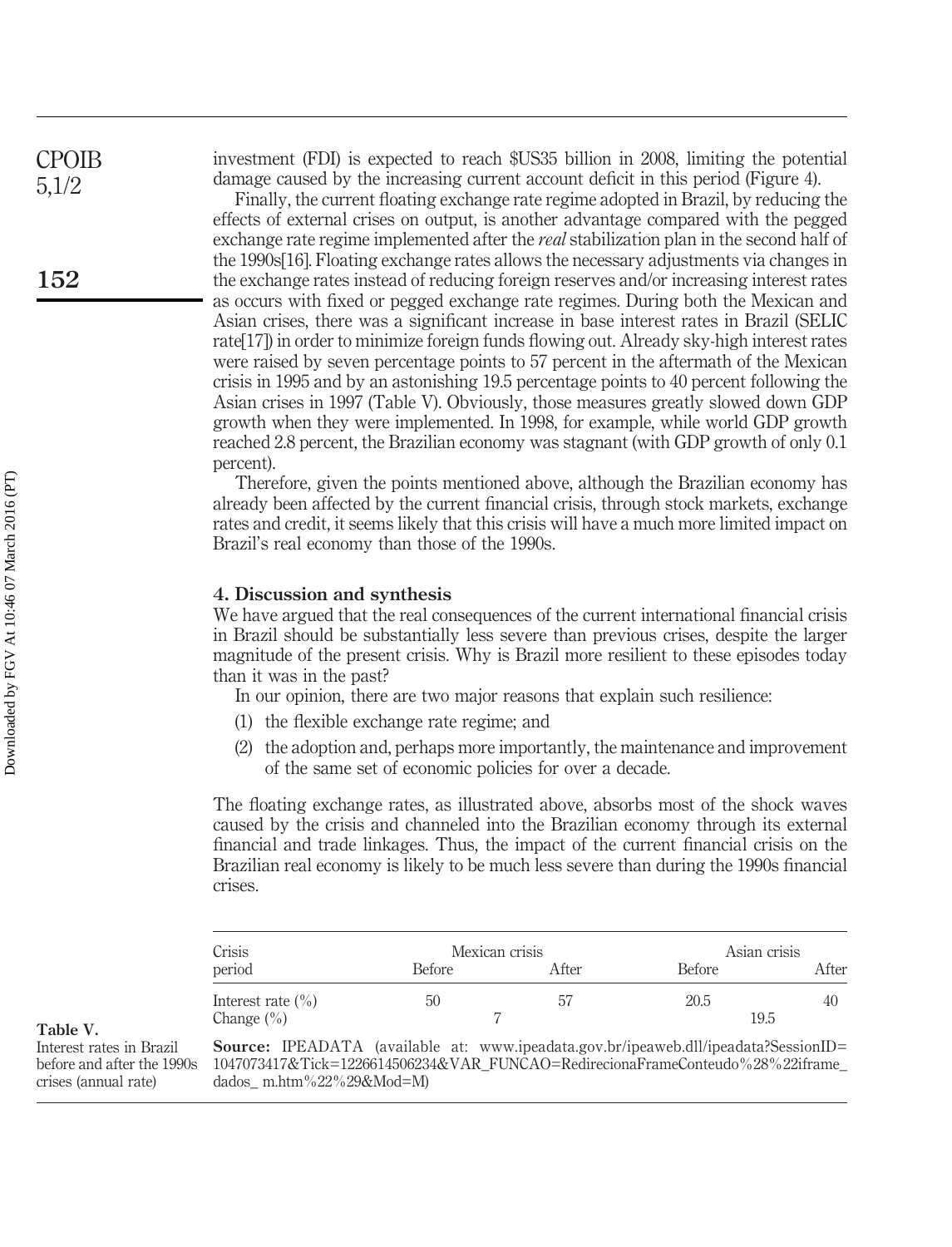Regarding the set of economic policies, president Luís Inácio Lula da Silva's government, now in its second term in office, maintained the guidelines of the economic policy unchanged, despite sharp ideological discordances with his predecessor, former president Fernando Henrique Cardoso. In particular, president da Silva kept the floating exchange rate regime, prioritized the federal fiscal balance orthodoxy, preserved the operational independence of the central bank in setting monetary policy under an inflation-targeting regime, and stimulated the internationalization of the economy through the expansion and diversification of international trade – in particular the "South-South" trade initiative – and multinationalization of Brazilian companies. Also of particular importance in this context, we underscore the approval of Complementary Act 101 in 2000 (Brazil, 2000), legislation that established limits to the fiscal discretion of the three levels of government (federal, state and municipal).

Considering the two terms that president Fernando Henrique Cardoso stayed in office from 1995 to 2002, at the end of the current term in 2010, Brazil will be under the same set of major economic policy guidelines for longer than any other period under democratic governments in its recent history. A positive effect of such stable set of policies – in conjunction with the favorable international economic environment during 2002-2007 – is the reduction of financial fragilities that had plagued the country in other periods of international financial turbulence.

Therefore, given the points mentioned above, although the Brazilian economy has already been affected by the current financial crisis, through stock markets, exchange rates and credit, it sounds likely that the crisis will have a much more limited impact on Brazil's real economy than those of the 1990s. The Brazilian experience may thus serve as a lesson to other developing countries that wish to overcome their financial fragility in an era of freer capital flows: adopt a clear, sound, and stable set of economic policies over the long term.

#### Notes

- 1. The International Monetary Fund (1998) defines systemic financial crises as potentially severe disruptions of financial markets that, by impairing markets' ability to function effectively, can have large adverse effects on the real economy.
- 2. The International Monetary Fund (1998) distinguishes between a currency crisis (devaluation or sharp depreciation of the currency) and a foreign debt crisis (default in the service of foreign debt). However, we follow the literature and adopt the more general term balance-of-payment crisis that encompasses both (sub)types of crisis.
- 3. For a more complete discussion of the causes of banking crises, please refer to Goldstein and Turner (1996) and Honohan (2000).
- 4. More on the relationship between banking and balance-of-payment crises can be found in section 2.4.
- 5. The first type of crisis corresponds to first-generation models of balance-of-payment crises, while the second type corresponds to second and more recent generations.
- 6. Such is the case of herding behavior from investors and contagion effects from other economies.
- 7. The increase in asset prices is usually referred to in the literature as a "bubble".
- 8. For instance, the familiar topics of bank runs, bank panics, speculative attacks, and self-fulfilling crises, as seen above.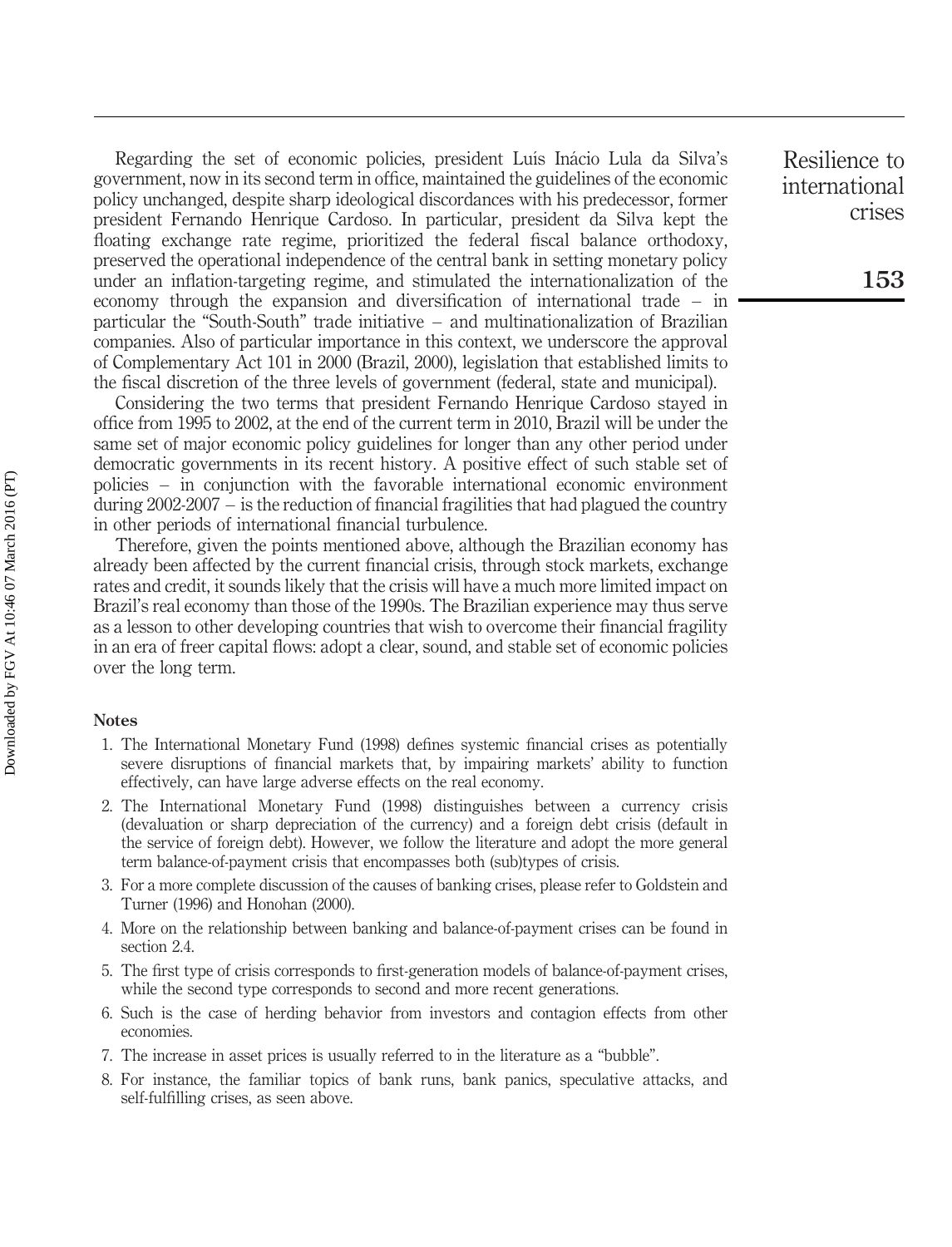| 9. For instance, an asset price crisis. When that is the case, we use the terminology "triplet |  |  |  |  |  |
|------------------------------------------------------------------------------------------------|--|--|--|--|--|
| crisis".                                                                                       |  |  |  |  |  |

- 10. The methodology employed by Kaminsky and Reinhart (1999) is rather unpretentious and takes into account only macroeconomic data of single countries. Certainly, there is room for improvement by employing microeconomic data such as banks' balance sheet information and allowing for cross-country effects.
- 11. The triggering event could be an internal event such as a major policy change from the government, political instability in general, incapacity of the government to sustain the fiscal balance, or macroeconomic instability such as hyperinflation. Also, external events such as external changes in international liquidity, commodity price shocks that deteriorate the countries terms of trade, and contagion from crises in other countries are often listed as triggers to financial crises.
	- 12. During the 1990s, Brazil was affected by the following major crises: Mexican (1994-1995), a domestic banking crisis (1995-1997), Asian (1997), Russian (1998), a domestic currency crisis (1999), and Argentina (2001-2002).
	- 13. See Desai (2003) and Eichengreen (2002) for a survey on financial crisis.
	- 14. Although the subprime crisis had already affected credit in 2007, this paper assumes the recent events that provoked the so-called credit crunch starting by the bailout of Fannie Mae and Freddie Mac on September 7, 2008, as the beginning of the current crisis for practical purposes.
	- 15. For a comprehensive view of causes and outcomes of the Asian crisis, see Berg (1999).
	- 16. The Real Plan was launched in July, 1994 and successfully put an end to hyperinflation in Brazil. It used the exchange rate policy, a pegged currency, subject to a gradual devaluation of about 7 percent annually, to keep inflation under control.
	- 17. The SELIC rate is the average overnight interest rate quoted in Sistema Especial de Liquidação e de Custódia (SELIC), a clearing house for government securities.

#### References

- Allen, F. and Gale, D. (2000), "Bubbles and crises", *[The Economic Journal](http://www.emeraldinsight.com/action/showLinks?crossref=10.1111%2F1468-0297.00499)*, Vol. 110 No. 460, pp. 236-56.
- Berg, A.G. (1999), "The Asia crisis: causes, policy responses and outcomes", [Working Paper](http://www.emeraldinsight.com/action/showLinks?crossref=10.5089%2F9781451855968.001) [WP/99/138](http://www.emeraldinsight.com/action/showLinks?crossref=10.5089%2F9781451855968.001), International Monetary Fund, Washington, DC.
- Blanchard, O.J. and Watson, M.W. (1982), "Bubbles, rational expectations and financial markets", in Wachtel, P. (Ed.), Crises in the Economic and Financial Structure, D.C. Heath and Company, Lexington, MA, pp. 295-316.
- Brazil (2000), "Presidência da República. Casa Civil. Subchefia para Assuntos Jurídicos. Lei Complementar  $N^{\circ}$  101, de 4 de maio de 2000. Estabelece normas de finanças públicas voltadas para a responsabilidade na gestão fiscal e dá outras providências", Diário Oficial  $da$  União, Brasília, 5 May, p. 1.
- De Long, J.B., Shleifer, A., Summers, L.H. and Waldmann, R.J. (1990), "Positive feedback investment strategies and destabilizing rational speculation", *[Journal of Finance](http://www.emeraldinsight.com/action/showLinks?crossref=10.2307%2F2328662)*, Vol. 45 No. 2, pp. 379-95.
- Desai, P. (2003), Financial Crises, Contagion and Containment: From Asia to Argentina, Princeton University Press, Princeton, NJ.
- Diamond, D.W. and Dybvig, P.H. (1983), "Bank runs, deposit insurance, and liquidity", *[Journal of](http://www.emeraldinsight.com/action/showLinks?crossref=10.1086%2F261155)* [Political Economy](http://www.emeraldinsight.com/action/showLinks?crossref=10.1086%2F261155), Vol. 91 No. 3, pp. 401-19.

CPOIB 5,1/2

154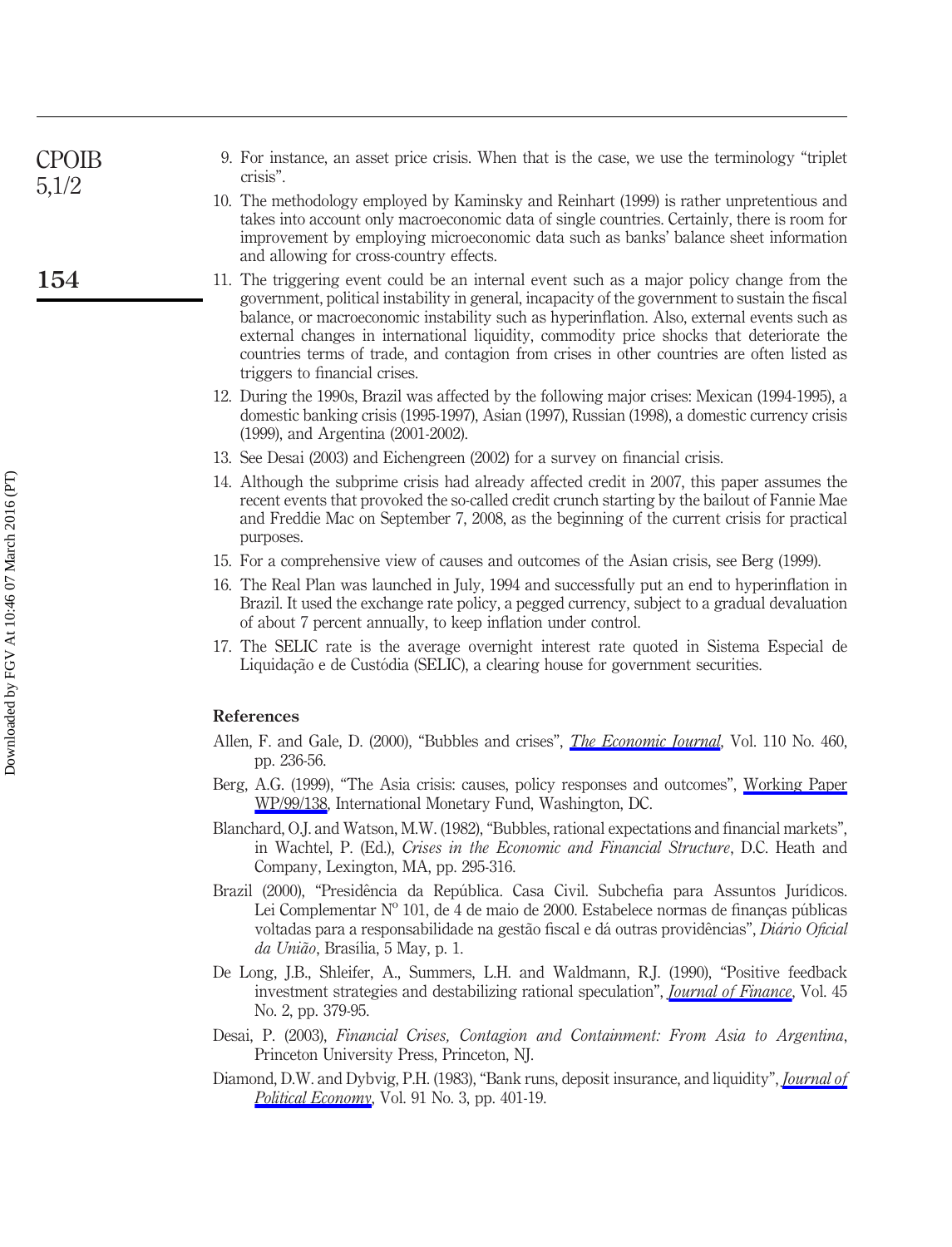(The) Economist (2008), 25 October.

- Eichengreen, B. (1999), Toward a New International Financial Architecture: A Practical Post-Asia Agenda, Institute for International Economics, Washington, DC.
- Eichengreen, B. (2002), *[Financial Crises and What to Do about Them](http://www.emeraldinsight.com/action/showLinks?crossref=10.1093%2Facprof%3Aoso%2F9780199257430.001.0001)*, Oxford University Press, New York, NY.
- Eichengreen, B. and Rose, W. (2004), "Staying afloat when the wind shifts: external factors and emerging-market banking crises", in Calvo, G.A., Dornbusch, R. and Obstfeld, M. (Eds), Money, Capital Mobility, and Trade: Essays in Honor of Robert A. Mundell, MIT Press, Cambridge, MA, pp. 171-205.
- Eichengreen, B., Mussa, M., Dell'Ariccia, G., Detragiache, E., Milesi-Ferretti, G.M. and Tweedie, A. (1998), "Capital account liberalization: theoretical and practical aspects", Occasional Paper No. 172, International Monetary Fund, Washington, DC.
- Flood, R.P. and Garber, P.M. (1984), "Collapsing exchange rate regimes: some linear examples", [Journal of International Economics](http://www.emeraldinsight.com/action/showLinks?crossref=10.1016%2F0022-1996%2884%2990002-3), Vol. 17 Nos 1/2, pp. 1-13.
- Gavin, M. and Hausmann, R. (1996), "The roots of banking crises: the macroeconomic context", in Hausmann, R. and Rojas-Suarez, L. (Eds), Banking Crises in Latin America, Inter-American Development Bank/The Johns Hopkins University Press, Washington, DC, pp. 27-63.
- Goldstein, M. and Turner, P. (1996), "Banking crises in emerging economies: origins and policy options", BIS Economic Papers No. 46, Bank for International Settlements, Basel.
- Honohan, P. (2000), "Banking system failures in developing and transition countries: diagnosis and prediction", *[Economic Notes](http://www.emeraldinsight.com/action/showLinks?crossref=10.1111%2F1468-0300.00025)*, Vol. 29 No. 1, pp. 83-109.
- International Monetary Fund (1998), "Financial crises: characteristics and indicators of vulnerability", *[IMF World Economic Outlook: Financial Crises: Causes and Indicators](http://www.emeraldinsight.com/action/showLinks?crossref=10.5089%2F9781557757401.081)*, International Monetary Fund, Washington, DC, pp. 74-97.
- Kaminsky, G.L. (1998), "Currency and banking crises: the early warnings of distress", [Board of](http://www.emeraldinsight.com/action/showLinks?crossref=10.2139%2Fssrn.141589) [Governors of the Federal Reserve System International Finance Discussion Papers,](http://www.emeraldinsight.com/action/showLinks?crossref=10.2139%2Fssrn.141589) [No. 629](http://www.emeraldinsight.com/action/showLinks?crossref=10.2139%2Fssrn.141589), Federal Reserve System, Washington, DC.
- Kaminsky, G.L. and Reinhart, C.M. (1999), "The twin crises: the cause of banking and balance-of-payment problems", *[The American Economic Review](http://www.emeraldinsight.com/action/showLinks?crossref=10.1257%2Faer.89.3.473)*, Vol. 89 No. 3, pp. 473-500.
- Krugman, P. (1979), "A model of balance-of-payments crises", *[Journal of Money, Credit, and](http://www.emeraldinsight.com/action/showLinks?crossref=10.2307%2F1991793) [Banking](http://www.emeraldinsight.com/action/showLinks?crossref=10.2307%2F1991793)*, Vol. 3 No. 11, pp. 311-25.
- Obstfeld, M. (1986), "Rational and self-fulfilling balance-of-payments crises", The American Economic Review, Vol. 76 No. 1, pp. 72-81.
- Rodrik, D. (1998), "Should the IMF pursue capital-account convertibility?", in Kenen, P.B. (Ed.), Essays in International Finance, International Finance Section, Princeton University, Princeton, NJ, pp. 55-65.
- Sachs, J., Tornell, A. and Velasco, A. (1996), "Financial crises in emerging markets: the lessons from 1995", *[Brookings Papers on Economic Activity](http://www.emeraldinsight.com/action/showLinks?crossref=10.2307%2F2534648)*, Vol. 27 No. 1, pp. 147-99.

#### About the authors

Andre´ Filipe Zago de Azevedo holds a PhD in Economics (University of Sussex, UK), an MPhil in Economics (Universidade Federal do Rio Grande do Sul – UFRGS, Porto Alegre, Brazil), and a BA in Economics (UFRGS, Porto Alegre, Brazil). Currently, he is an Associate Professor of the Graduate Program in Economics at Universidade do Vale do Rio dos Sinos (UNISINOS), a Researcher of the Brazilian Research Council (CNPq), and the Economic Adviser of the Chambers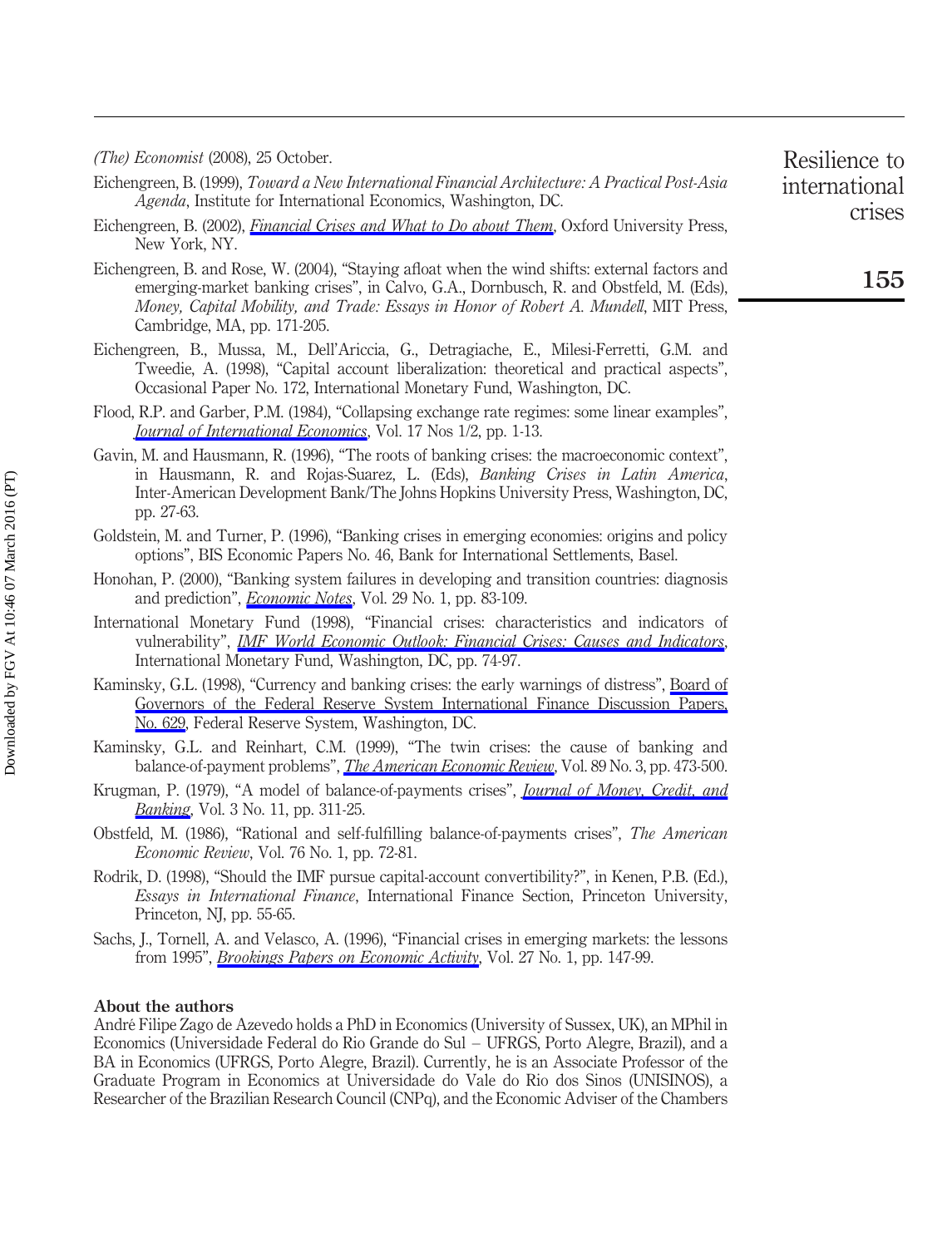| <b>CPOIB</b><br>5,1/2 | of Commerce of the State of Rio Grande do Sul. Previously, he was a Consultant at the United<br>Nations Conference on Trade and Development (UNCTAD). His professional and academic<br>interests are international economics, international trade, economic development, and |
|-----------------------|------------------------------------------------------------------------------------------------------------------------------------------------------------------------------------------------------------------------------------------------------------------------------|
|                       | international business.                                                                                                                                                                                                                                                      |
|                       | Paulo Renato Soares Terra holds a PhD in Management (McGill University, Montreal,                                                                                                                                                                                            |
|                       | Canada), an MSc in Management (Universidade Federal do Rio Grande do Sul – UFRGS, Porto                                                                                                                                                                                      |
|                       | Alegre, Brazil), and a BA in Business Administration (UFRGS, Porto Alegre, Brazil). He is an                                                                                                                                                                                 |
| 156                   | Associate Professor of the Graduate Program in Management of the School of Management                                                                                                                                                                                        |
|                       | (UFRGS, Porto Alegre, Brazil), Associate Researcher of Ecole des Hautes Etudes Commerciales                                                                                                                                                                                  |
|                       | de Montréal (HEC-Montreal, Montreal, Canada), and Visiting Professor (Fulbright Scholar) at the                                                                                                                                                                              |
|                       | University of Illinois at Urbana-Champaign (Illinois, USA). His professional and academic                                                                                                                                                                                    |
|                       | interests are international business, international corporate finance, international corporate                                                                                                                                                                               |
|                       | governance, and international capital markets. Paulo Renato Soares Terra is the corresponding                                                                                                                                                                                |
|                       | author and can be contacted at: prsterra@ea.ufrgs.br                                                                                                                                                                                                                         |

To purchase reprints of this article please e-mail: reprints@emeraldinsight.com Or visit our web site for further details: www.emeraldinsight.com/reprints